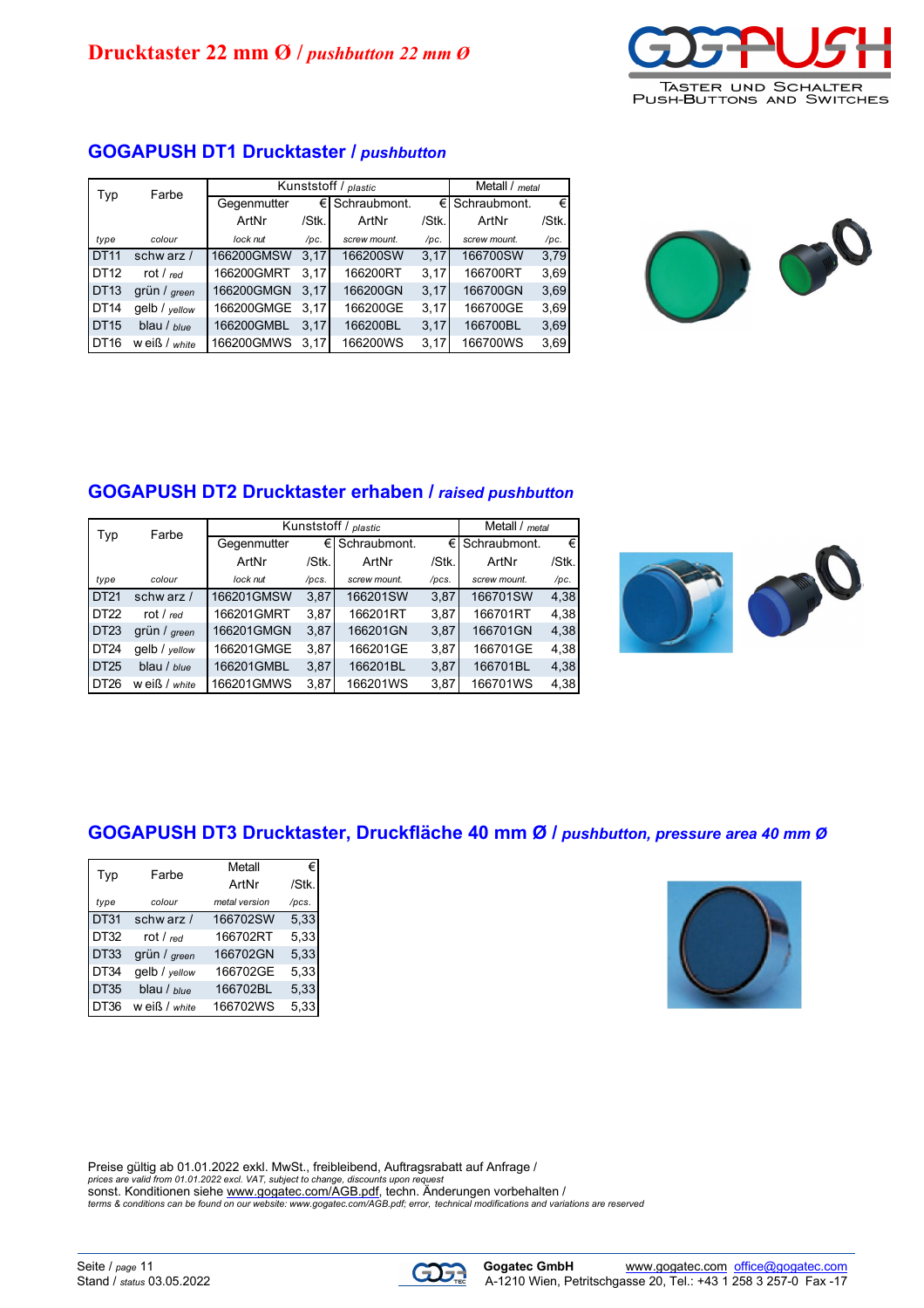

#### **GOGAPUSH DT4 Drucktaster bedruckt /** *printed pushbutton*

| Typ         | <b>Druckbild</b> | Farbe             |               |       | Kunststoff / plastic |       | Metall / metal |       |
|-------------|------------------|-------------------|---------------|-------|----------------------|-------|----------------|-------|
|             |                  |                   | Gegenmutter   | €     | Schraubmont.         | €     | Schraubmont.   | €     |
|             |                  |                   | ArtNr         | /Stk. | ArtNr                | /Stk. | ArtNr          | /Stk. |
| type        | print image      | colour            | with lock nut | /pcs. | screw mount.         | /pcs. | screw mount.   | /pc.  |
| <b>DT40</b> | "ነ"              | rot / $_{red}$    | 166210GMRT    | 4,03  | 166210RT             | 3,98  | 166710RT       | 4,50  |
| DT41        | ייו"             | grün / green      | 166210GMGN    | 4,03  | 166210GN             | 3,98  | 166710GN       | 4,50  |
| <b>DT42</b> | "ነ"              | schwarz $/$       | 166210GMSW    | a.A.  | 166210SW             | 4,03  | 166710SW       | a.A.  |
| DT43        | יו"              | $w$ eiß / $white$ | 166210GMWS    | 4.03  | 166210WS             | 4,07  | 166710WS       | a.A.  |
| <b>DT44</b> | <b>START</b>     | w eiß / white     | 166211GMWS    | 4.03  | 166211WS             | 4.75  | 166711WS       | 5,21  |
| DT45        | <b>STOP</b>      | schw arz /        | 166211GMSW    | 4.75  | 166211SW             | 4.75  | 166711SW       | 5,21  |
| DT46        | ON               | $w$ eiß / white   | 166212GMWS    | 4,03  | 166212WS             | a.A.  | 166712WS       | 5,21  |
| <b>DT47</b> | <b>OFF</b>       | schwarz $/$       | 166212GMSW    | 4.03  | 166212SW             | a.A.  | 166712SW       | 5,21  |
| <b>DT48</b> | $\rightarrow$    | schw arz $/$      | 166213GMSW    | 4,03  | 166213SW             | 3.98  | 166713SW       | 4,50  |
| DT49        | 个                | schw arz /        | 166214GSW     | a.A.  | 166214SW             | 3,98  | 166714SW       | 4,50  |



**a. A. = auf Anfrage / upon request**

Schwarzer Drucktaster "STOP" & "OFF" erhaben / *raised black pushbutton "STOP" & "OFF"* 



#### **GOGAPUSH DT5 geschützter Drucktaster, verdeckt /** *protected pushbutton, shrouded*

| Typ         | Farbe             |             |       | Kunststoff / plastic |       | Metall / metal     |       |
|-------------|-------------------|-------------|-------|----------------------|-------|--------------------|-------|
|             |                   | Gegenmutter | €Ι    | Schraubmont.         |       | $\in$ Schraubmont. | €     |
|             |                   | ArtNr       | /Stk. | ArtNr                | /Stk. | ArtNr              | /Stk. |
| type        | colour            | lock nut    | /pc.  | screw mount.         | /pc.  | screw mount.       | /pc.  |
| DT51        | schw arz /        | 166203GMSW  | 3,69  | 166203SW             | 3,69  | 166703SW           | 4,22  |
| DT52        | rot / $_{red}$    | 166203GMRT  | 3.69  | 166203RT             | 3.69  | 166703RT           | 4,22  |
| <b>DT53</b> | grün / green      | 166203GMGN  | 3.69  | 166203GN             | 3,69  | 166703GN           | 4,22  |
| <b>DT54</b> | gelb / yellow     | 166203GMGE  | 3.69  | 166203GE             | 3,69  | 166703GE           | 4,22  |
| DT55        | blau / blue       | 166203GMBL  | 3,69  | 166203BL             | 3,69  | 166703BL           | 4,22  |
| DT56        | $w$ eiß / $white$ | 166203GMWS  | 3.69  | 166203WS             | 3,69  | 166703WS           | 4,22  |



Preise gültig ab 01.01.2022 exkl. MwSt., freibleibend, Auftragsrabatt auf Anfrage / prices are valid from 01.01.2022 excl. VAT, subject to change, discounts upon request<br>sonst. Konditionen siehe <u>www.gogatec.com/AGB.pdf</u>, techn. Änderungen vorbehalten /<br>terms & conditions can be found on our website: www

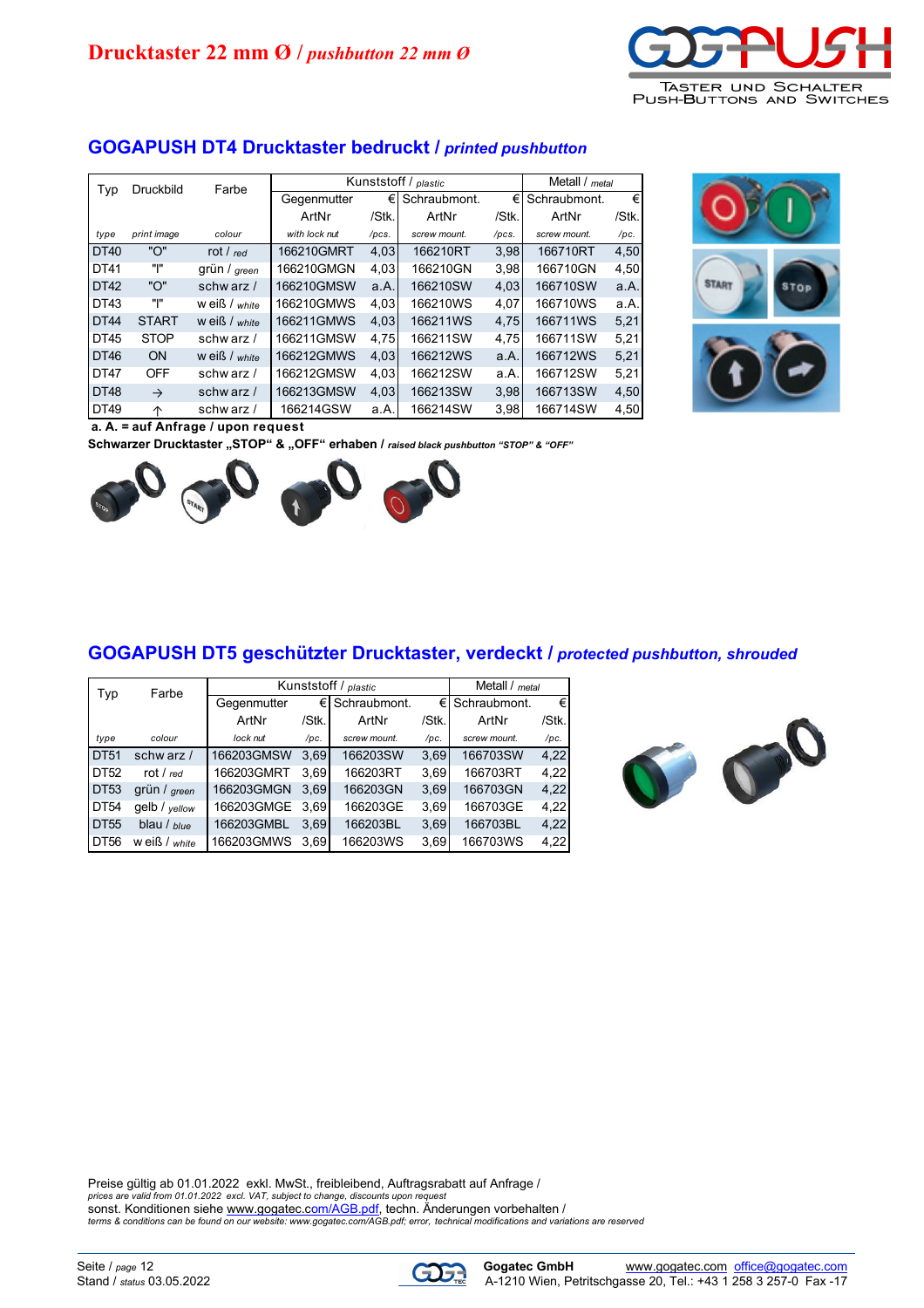

### **GOGAPUSH DTL1 Drucktaster leuchtend /** *pushbutton bright*

|                   |                      |             | Kunststoff / plastic |              |       |                         |       |  |
|-------------------|----------------------|-------------|----------------------|--------------|-------|-------------------------|-------|--|
| Type              | Farbe                | Gegenmutter | €                    | Schraubmont. |       | $\epsilon$ Schraubmont. | €     |  |
|                   |                      | ArtNr       | /Stk.                | ArtNr        | /Stk. | ArtNr                   | /Stk. |  |
| type              | colour               | lock nut    | /pc.                 | screw mount. | /pc.  | screw mount.            | /pc.  |  |
| DTL <sub>11</sub> | rot / $_{red}$       | 166220GMRT  | 4,31                 | 166220RT     | 4,31  | 166720RT                | 5,83  |  |
| DTL <sub>12</sub> | grün / green         | 166220GMGN  | 4.31                 | 166220GN     | 4.31  | 166720GN                | 5,83  |  |
| DTL <sub>13</sub> | gelb / yellow        | 166220GMGE  | 4.31                 | 166220GE     | 4,31  | 166720GE                | 5,83  |  |
| DTL <sub>14</sub> | blau / $blue$        | 166220GMBL  | 4.31                 | 166220BL     | 4,31  | 166720BL                | 5,83  |  |
| DTL <sub>15</sub> | farblos / colourless | 166220GMTR  | 4.31                 | 166220TR     | 4,31  | 166720TR                | 5,83  |  |
| DTL <sub>16</sub> | w eiß / $white$      | 166220GMWS  | 4,31                 | 166220WS     | 4,31  | 166720WS                | 5,83  |  |





### **GOGAPUSH DTL2 Druck-Drucktaster leuchtend /** *push pushbutton bright*

**Durch einmaliges Betätigen schließt der Kontakt – durch erneutes öffnet er wieder. /**  *pressing once the contact is closed - by pressing again it reopens again.* **Kontakte für Druck-Druck-Taster KEPP14 /** *contacts for push pushbuttons KEPP14*

|                   |                            |             |       | Kunststoff / plastic |       | Metall / metal     |       |
|-------------------|----------------------------|-------------|-------|----------------------|-------|--------------------|-------|
| Type              | Farbe                      | Gegenmutter | €     | Schraubmont.         |       | $\in$ Schraubmont. | €     |
|                   |                            | ArtNr       | /Stk. | ArtNr                | /Stk. | ArtNr              | /Stk. |
| type              | colour                     | lock nut    | /pc.  | screw mount.         | /pc.  | screw mount.       | /pc.  |
| DTL <sub>21</sub> | rot / $red$                | 166221GMRT  | 6.89  | 166221RT             | 6,89  | 166721RT           | 8,47  |
| DTL22             | grün / green               | 166221GMGN  | 6.89  | 166221GN             | 6,89  | 166721GN           | 8,47  |
| DTL <sub>23</sub> | gelb / yellow              | 166221GMGE  | 6.89  | 166221GE             | 6,89  | 166721GE           | 8,47  |
| DTL <sub>24</sub> | blau / $blue$              | 166221GMBL  | 6.89  | 166221BL             | 6,89  | 166721BL           | 8,47  |
|                   | DTL25 farblos / colourless | 166221GMTR  | 6.89  | 166221TR             | 6,89  | 166721TR           | 8,47  |
| DTL26             | w eiß / white              | 166221GMWS  | 6.89  | 166221WS             | 6.89  | 166721WS           | 8,47  |
| DTL <sub>27</sub> | schw arz / black           | 166221GMSW  | 6.89  | 166221SW             | 6,89  | 166721SW           | 8,47  |





**DTL27 (schwarz) nichtleuchtend! /** *DTL27 (black) noctilucent!*

#### **GOGAPUSH DTL3 Drucktaster leuchtend, erhaben /** *raised pushbutton bright*

|       |                            |               |        | Kunststoff / plastic |       | Metall / metal |       |
|-------|----------------------------|---------------|--------|----------------------|-------|----------------|-------|
| Type  | Farbe                      | Gegenmutter   | €      | Schraubmont.         | €     | Schraubmont.   | €     |
|       |                            | ArtNr         | /Stk.l | ArtNr                | /Stk. | ArtNr          | /Stk. |
| type  | colour                     | with lock nut | /pc.   | screw mount.         | /pc.  | screw mount.   | /pc.  |
| DTL31 | rot / $red$                | 166222GMRT    | 3.51   | 166222RT             | 3,51  | 166722RT       | 5,05  |
| DTL32 | grün / green               | 166222GMGN    | 3.51   | 166222GN             | 3.51  | 166722GN       | 5,05  |
| DTL33 | qelb / yellow              | 166222GMGE    | 3.51   | 166222GE             | 3,51  | 166722GE       | 5,05  |
| DTL34 | blau / $blue$              | 166222GMBL    | 3.51   | 166222BL             | 3,51  | 166722BL       | 5,05  |
|       | DTL35 farblos / colourless | 166222GMTR    | 3.51   | 166222TR             | 3,51  | 166722TR       | 5,05  |
| DTL36 | w eiß / white              | 166222GMWS    | 3.51   | 166222WS             | 3,51  | 166722WS       | 5,05  |





Preise gültig ab 01.01.2022 exkl. MwSt., freibleibend, Auftragsrabatt auf Anfrage / *prices are valid from 01.01.2022 excl. VAT, subject to change, discounts upon request* sonst. Konditionen siehe [www.gogatec.com/AGB.pdf,](www.gogatec.com/AGB.pdf) techn. Änderungen vorbehalten / *<terms & conditions can be found on our website: www.gogatec.com/AGB.pdf; error,> technical modifications and variations are reserved*





Seite / *page* 13 **Gogatec GmbH WWW.gogatec.com office@gogatec.com**<br>Stand / status 03.05.2022 **Gogatec.com of the Contract Contract Contract Contract A-1210 Wien, Petritschgasse 20, Tel.: +43 1 258 3 257-0 Fax -17** A-1210 Wien, Petritschgasse 20, Tel.: +43 1 258 3 257-0 Fax -17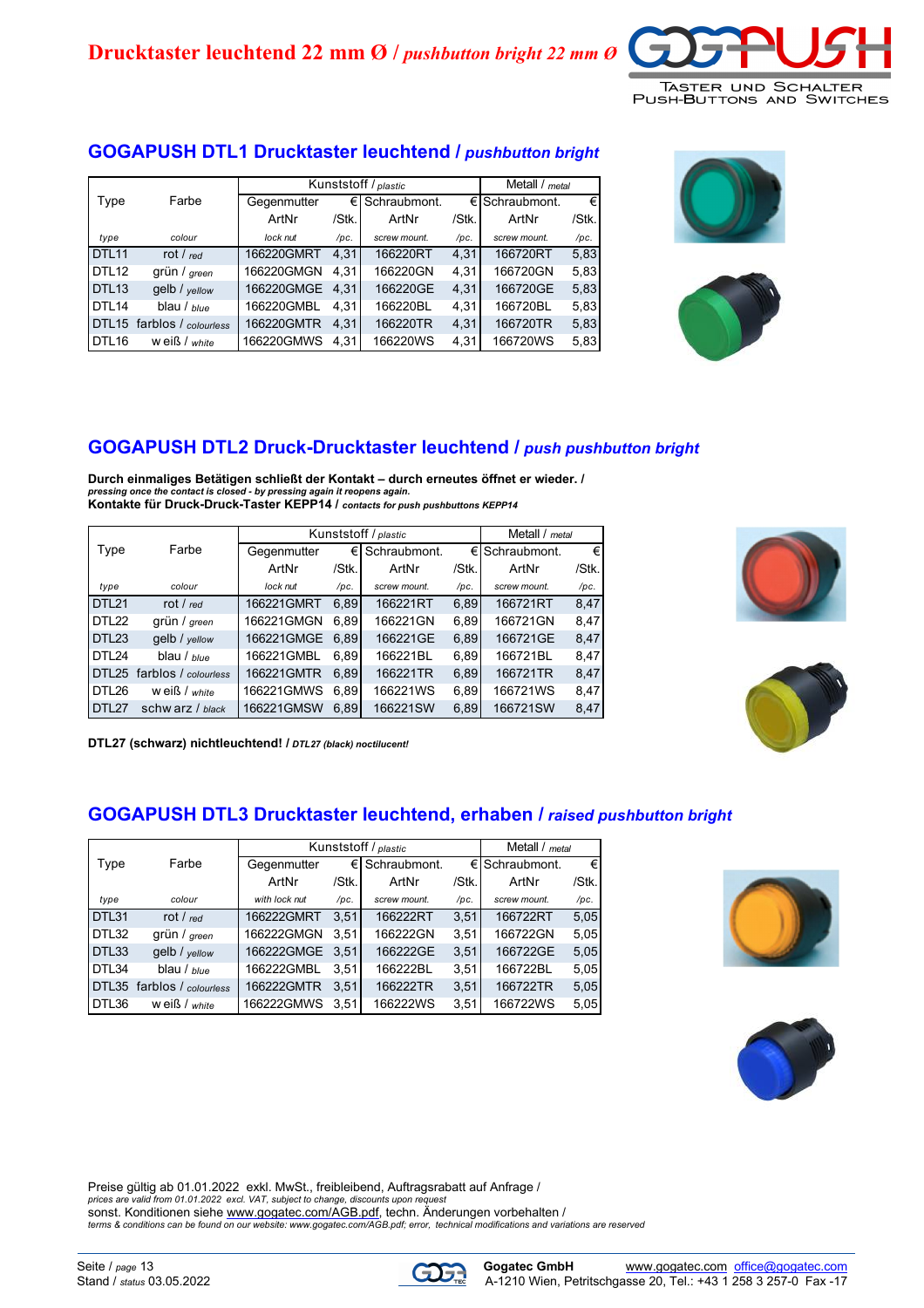**Drucktaster leuchtend 22 mm Ø /** *pushbutton bright 22 mm Ø*



#### **GOGAPUSH DTL4 Druck-Drucktaster leuchtend, erhaben /** *raised push pushbutton bright*

**Durch einmaliges Betätigen schließt der Kontakt – durch erneutes öffnet er wieder. /**  *pressing once closes the contact – by pressing again it opens again.* **Kontakte für Druck-Drucktaster KEPP14 /** *contacts for push pushbuttons KEPP14*

|                   |                      |             |       | Kunststoff / plastic |       | Metall / metal |       |
|-------------------|----------------------|-------------|-------|----------------------|-------|----------------|-------|
| Type              | Farbe                | Gegenmutter | €Ι    | Schraubmont.         | €     | Schraubmont.   | €     |
|                   |                      | ArtNr       | /Stk. | ArtNr                | /Stk. | ArtNr          | /Stk. |
| type              | colour               | lock nut    | /pc.  | screw mount.         | /pc.  | screw mount.   | /pc.  |
| DTL41             | rot / $red$          | 166223GMRT  | 6.89  | 166223RT             | 6,89  | 166723RT       | 8,47  |
| DTL42             | grün / green         | 166223GMGN  | 6.89  | 166223GN             | 6,89  | 166723GN       | 8,47  |
| DTL43             | gelb / yellow        | 166223GMGE  | 6.89  | 166223GE             | 6,89  | 166723GE       | 8,47  |
| DTL44             | blau / blue          | 166223GMBL  | 6.89  | 166223BL             | 6.89  | 166723BL       | 8,47  |
| DTL45             | farblos / colourless | 166223GMTR  | 6,89  | 166223TR             | 6,89  | 166723TR       | 8,47  |
| DTL56             | w eiß / white        | 166223GMWS  | 6.89  | 166223WS             | 6.89  | 166723WS       | 8,47  |
| DTL <sub>57</sub> | schw arz / black     | 166223GMSW  | 6.89  | 166223SW             | 6,89  | 166723SW       | 8,47  |



**DTL57 (schwarz) nichtleuchtend! /** *DTL27 (black) not luminous!*

#### **GOGAPUSH DTL5 geschützter Drucktaster leuchtend /** *protected pushbutton bright shrouded*

|                   |                       | Kunststoff / plastic | Metall / metal |              |       |                     |       |
|-------------------|-----------------------|----------------------|----------------|--------------|-------|---------------------|-------|
| Type              | Farbe                 | Gegenmutter          | €              | Schraubmont. |       | $\in$ ISchraubmont. | €     |
|                   |                       | ArtNr                | /Stk.          | ArtNr        | /Stk. | ArtNr               | /Stk. |
| type              | colour                | with lock nut        | /pc.           | screw mount. | /pc.  | screw mount.        | /pc.  |
| DTL <sub>51</sub> | rot / $red$           | 166224GMRT           | 4,42           | 166224RT     | 4,42  | 166724RT            | 5,97  |
| DTL52             | grün / green          | 166224GMGN           | 4.42           | 166224GN     | 4.42  | 166724GN            | 5,97  |
| DTL <sub>53</sub> | gelb / yellow         | 166224GMGE           | 4.42           | 166224GE     | 4,42  | 166724GE            | 5,97  |
| DTL54             | blau / $blue$         | 166224GMBL           | 4.42           | 166224BL     | 4,42  | 166724BL            | 5,97  |
| DTL <sub>55</sub> | farblos / transparent | 166224GMTR           | 4.42           | 166224TR     | 4,42  | 166724TR            | 5,97  |
| DTL56             | $w$ eiß / $white$     | 166224GMWS           | 4.42           | 166224WS     | 4,42  | 166724WS            | 5,97  |



Preise gültig ab 01.01.2022 exkl. MwSt., freibleibend, Auftragsrabatt auf Anfrage / *prices are valid from 01.01.2022 excl. VAT, subject to change, discounts upon request* sonst. Konditionen siehe [www.gogatec.com/AGB.pdf,](www.gogatec.com/AGB.pdf) techn. Änderungen vorbehalten / *terms & conditions can be found on our <website: www.gogatec.com/AGB.pdf; error,> technical modifications and variations are reserved*